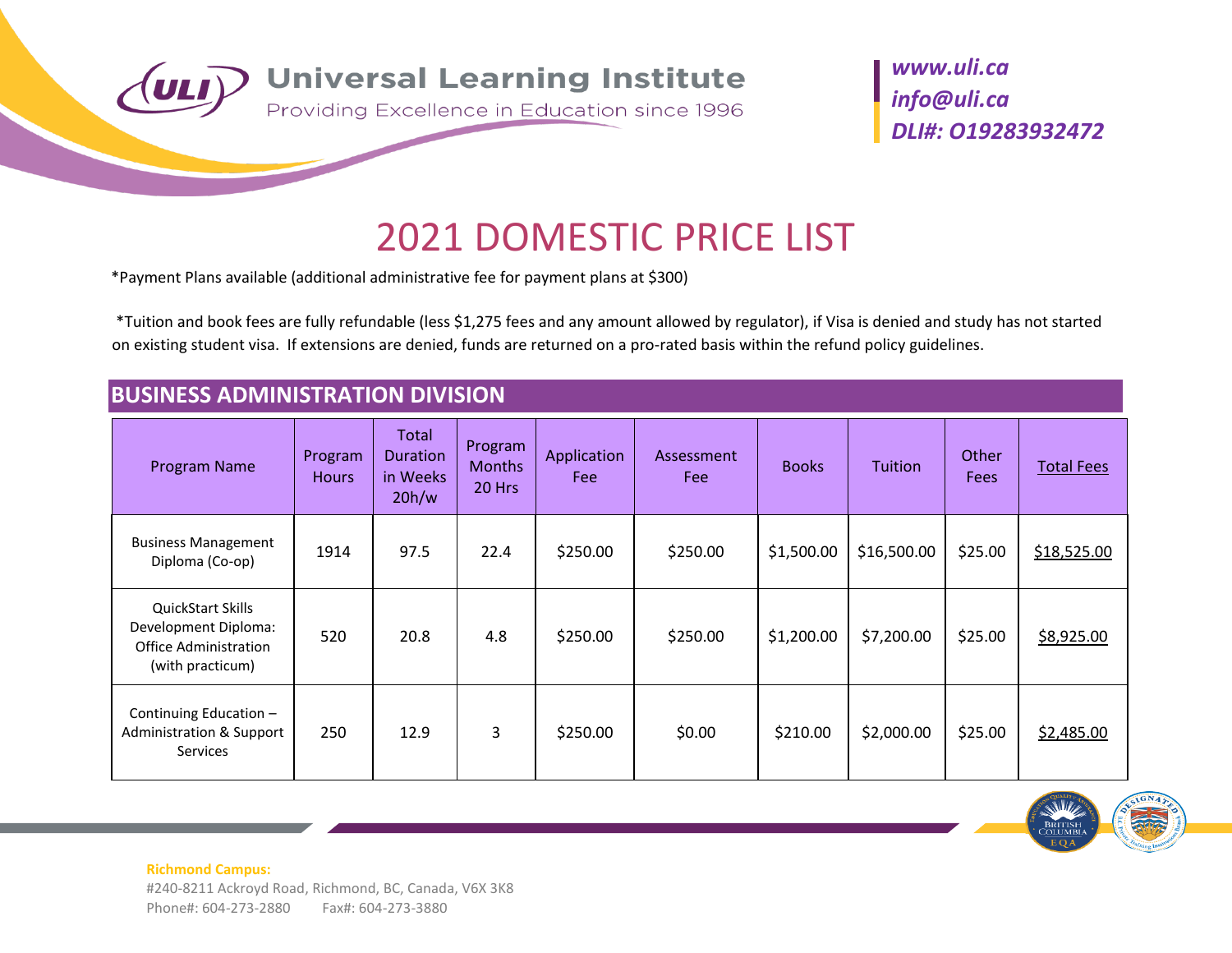

### **ESL TRAINING DIVISION**

| Program Name                                           | Program<br><b>Hours</b> | Total<br>Duration<br>in.<br><b>Weeks</b><br>20h/w | Program<br><b>Months</b><br>20 Hrs | Assessment<br>Fee | Application<br>Fee: | <b>Books</b> | <b>Tuition</b> | Other<br>Fee | Other<br><b>Materials</b> | <b>Total Fees</b> |
|--------------------------------------------------------|-------------------------|---------------------------------------------------|------------------------------------|-------------------|---------------------|--------------|----------------|--------------|---------------------------|-------------------|
| Communicating<br>for English (ESL)<br>Diploma          | 300                     | 15                                                | 3.5                                | \$250.00          | \$250.00            | \$450.00     | \$3,500.00     | \$25.00      | \$0.00                    | \$4,475.00        |
| English for<br>Academic Purpose-<br>University Pathway | 1150                    | 57.5                                              | 13.2                               | \$250.00          | \$250.00            | \$1,500.00   | \$14,040.00    | \$25.00      | \$150.00                  | \$16,215.00       |
| <b>CELPIP Test</b><br>Preparation                      | 30                      | 1.2                                               | 0.3                                | \$150.00          | \$0.00              | \$0.00       | \$550.00       | \$25.00      | \$250.00                  | \$975.00          |

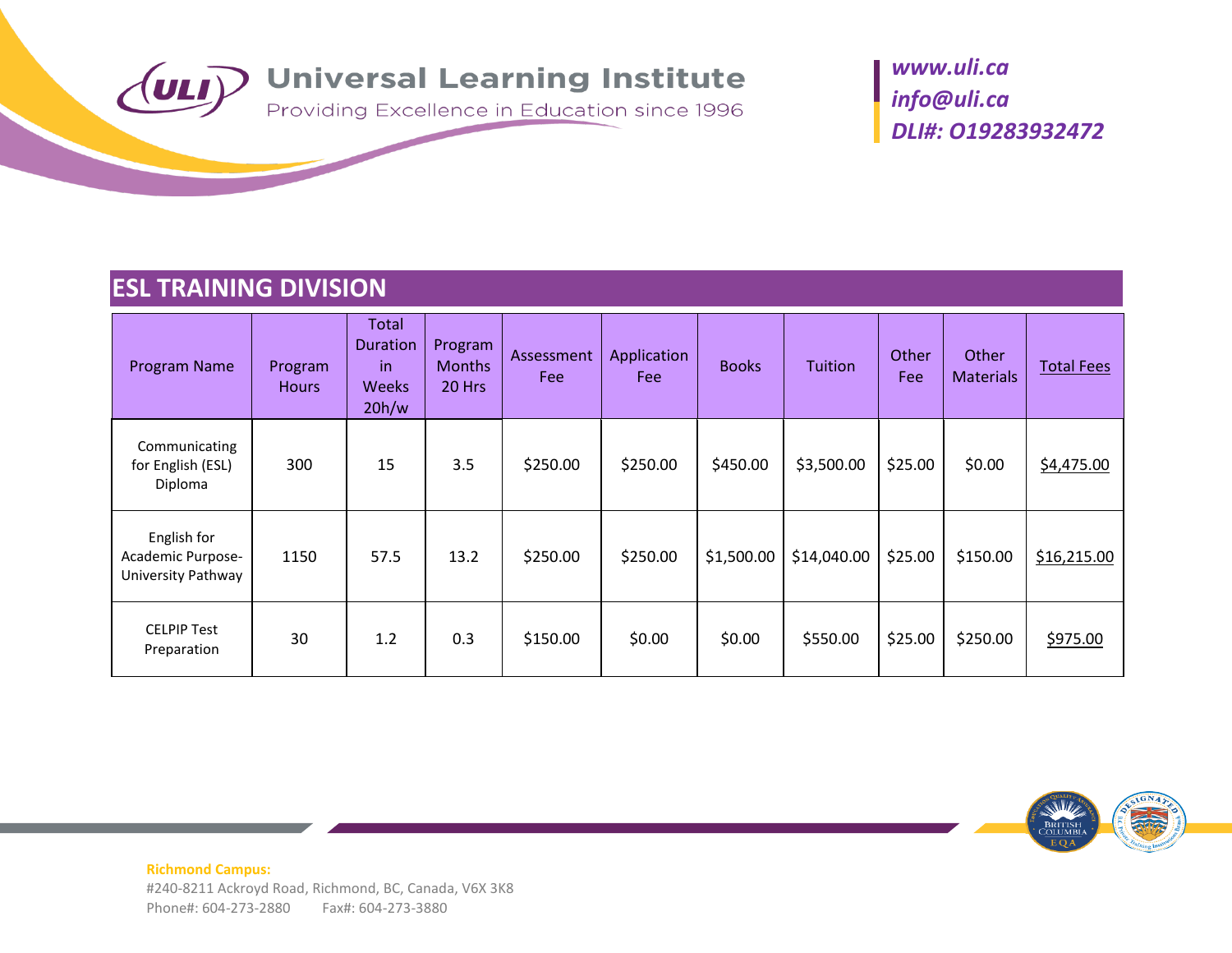

### **COMPUTERIZED ACCOUNTING DIVISION**

| Program Name                                                                                       | Program<br><b>Hours</b> | <b>Total</b><br><b>Duration</b><br>in Weeks<br>20h/w | Program<br><b>Months</b><br>20 Hrs | Assessment<br>Fee     | Application<br>Fee | <b>Books</b> | Tuition     | Other<br><b>Fees</b> | <b>Total Fees</b> |
|----------------------------------------------------------------------------------------------------|-------------------------|------------------------------------------------------|------------------------------------|-----------------------|--------------------|--------------|-------------|----------------------|-------------------|
| <b>Computerized Accounting</b><br>Diploma (practicum)                                              | 910                     | 36.4                                                 | 8.4                                | \$250.00              | \$250.00           | \$1,500.00   | \$11,000.00 | \$25.00              | \$13,025.00       |
| Computerized Accounting &<br>Payroll (CPA) Diploma<br>(practicum)                                  | 1220                    | 61                                                   | 14                                 | \$250.00              | \$250.00           | \$1,500.00   | \$14,000.00 | \$25.00              | \$16,025.00       |
| <b>Quick Start Skills</b><br>Development Diploma:<br><b>Computerized Accounting</b><br>(practicum) | 500                     | 20                                                   | 4.6                                | \$250.00              | \$250.00           | \$1,200.00   | \$8,200.00  | \$25.00              | \$9,925.00        |
|                                                                                                    |                         |                                                      |                                    | <b>Co-Op Programs</b> |                    |              |             |                      |                   |
| Quick Start Skills<br>Development Diploma:<br><b>Computerized Accounting</b>                       | 840                     | 34                                                   | 7.8                                | \$250.00              | \$250.00           | \$1,200.00   | \$8,000.00  | \$25.00              | \$9,725.00        |
| <b>Computerized Accounting</b><br>Advanced Dinloma                                                 | 1510                    | 75.5                                                 | 17.4                               | \$0.00                | \$250.00           | \$1,500.00   | \$16,000.00 | \$25.00              | \$17,775.00       |

| <b>Quick Start Skills</b><br>Development Diploma:<br><b>Computerized Accounting</b> | 840  | 34   | 7.8  | \$250.00 | \$250.00 | \$1,200.00 | \$8,000.00  | \$25.00 | \$9,725.00  |
|-------------------------------------------------------------------------------------|------|------|------|----------|----------|------------|-------------|---------|-------------|
| <b>Computerized Accounting</b><br><b>Advanced Diploma</b>                           | 1510 | 75.5 | 17.4 | \$0.00   | \$250.00 | \$1,500.00 | \$16,000.00 | \$25.00 | \$17,775.00 |
| Computerized Accounting &<br>Payroll Advanced (CPA)<br>Diploma                      | 2020 | 80.8 | 18.6 | \$250.00 | \$250.00 | \$1,500.00 | \$16,000.00 | \$25.00 | \$18,025.00 |

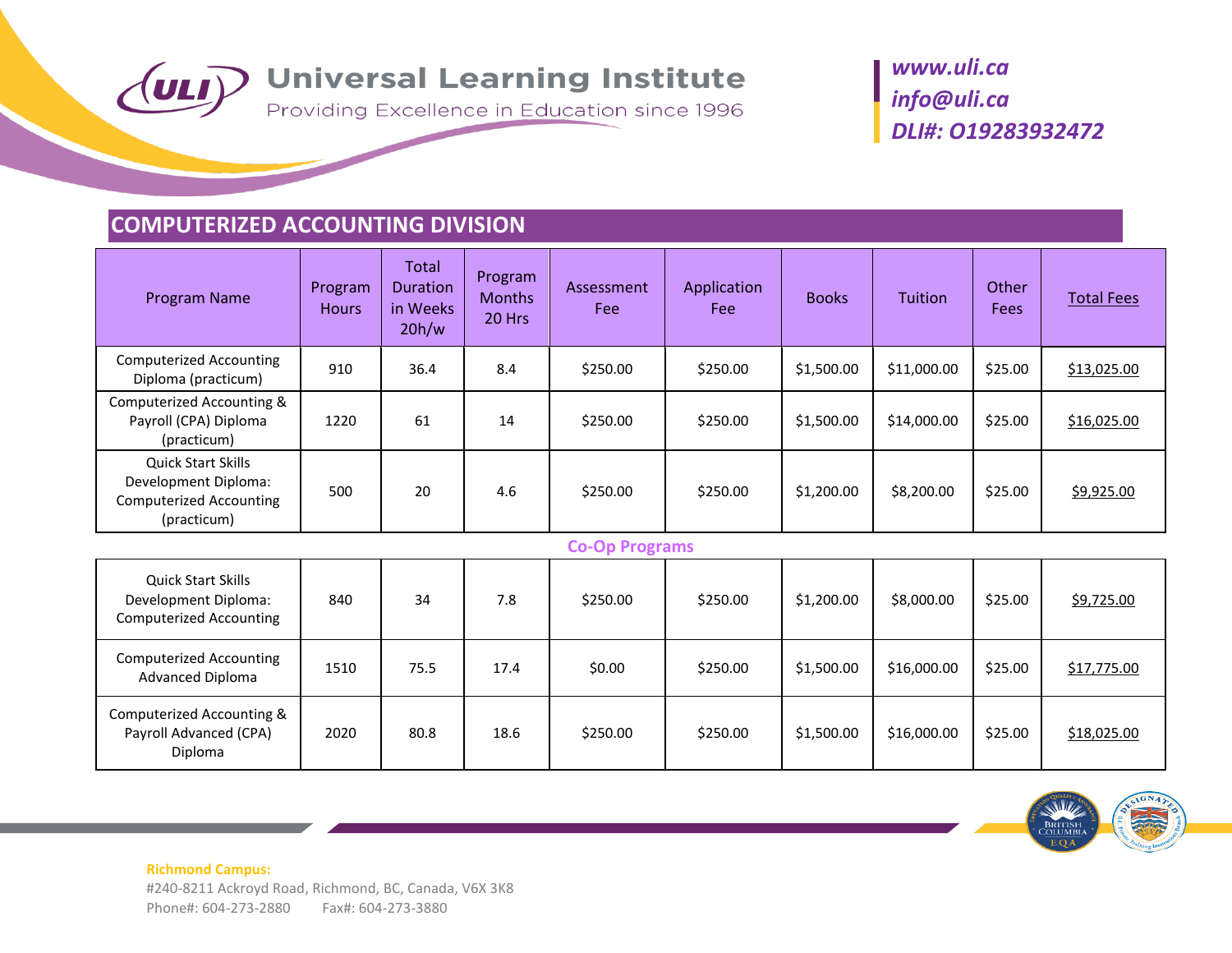

British<br>:Olumbi

### **GLOBAL TRADE & MARKETING DIVISION**

| Program Name                                                                                                | Program<br><b>Hours</b> | Total<br>Duration in<br><b>Weeks</b><br>20h/w | Program<br><b>Months</b><br>20 Hrs | Assessment<br>Fee | Application<br><b>Fee</b> | <b>Books</b> | <b>Tuition</b> | Other<br><b>Fees</b> | <b>Total Fees</b> |
|-------------------------------------------------------------------------------------------------------------|-------------------------|-----------------------------------------------|------------------------------------|-------------------|---------------------------|--------------|----------------|----------------------|-------------------|
| Global Trade & Marketing<br>Diploma                                                                         | 1330                    | 53.2                                          | 12.3                               | \$250.00          | \$250.00                  | \$1,200.00   | \$13,000.00    | \$25.00              | \$14,725.00       |
| <b>QuickStart Skills</b><br>Development Diploma:<br><b>Global Trade &amp; Marketing</b>                     | 420                     | 16.8                                          | 4                                  | \$250.00          | \$250.00                  | \$950.00     | \$6,500.00     | \$25.00              | \$7,975.00        |
| <b>QuickStart Skills</b><br>Development Diploma:<br><b>Global Trade &amp; Marketing</b><br>(with practicum) | 490                     | 20                                            | 4.6                                | \$250.00          | \$250.00                  | \$950.00     | \$7,000.00     | \$25.00              | \$8,475.00        |
| <b>Digital Marketing</b><br><b>Fundamentals</b>                                                             | 38                      | 2                                             | 0.5                                | \$250.00          | \$250.00                  | \$250.00     | \$980.00       | \$25                 | \$1,755.00        |

#### **Co-Op Programs**

| QuickStart Skills<br>Development Diploma:<br>Global Trade & Marketing<br>$(co-op)$ | 800  | 32   | 7.4  | \$250.00 | \$250.00 | \$950.00   | \$8,000.00  | \$25.00 | \$9,475.00  |
|------------------------------------------------------------------------------------|------|------|------|----------|----------|------------|-------------|---------|-------------|
| Global Trade & Marketing<br>Advanced Diploma                                       | 2030 | 81.2 | 18.7 | \$250.00 | \$250.00 | \$1,200.00 | \$16,300.00 | \$25.00 | \$18,025.00 |

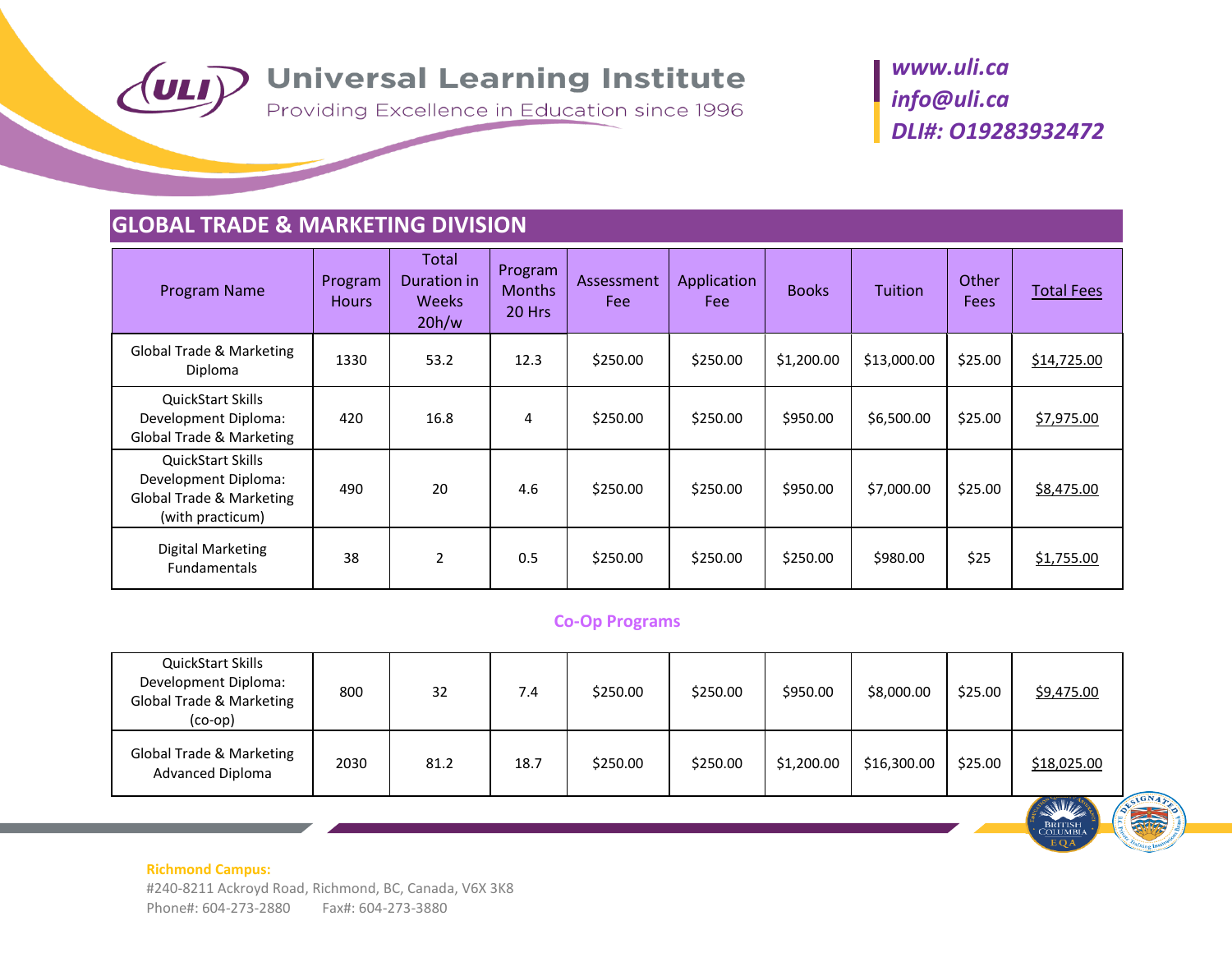

### **HEALTH CARE SERVICES DIVISION**

| Program Name                                                                                       | Program<br><b>Hours</b> | Total<br><b>Duration</b><br>in<br><b>Weeks</b><br>20h/w | Program<br><b>Months</b><br>20 Hrs | Assessment<br>Fee     | Application<br>Fee | <b>Books</b> | <b>Tuition</b>                                                   | Other<br><b>Fees</b> | <b>Total Fees</b>   |
|----------------------------------------------------------------------------------------------------|-------------------------|---------------------------------------------------------|------------------------------------|-----------------------|--------------------|--------------|------------------------------------------------------------------|----------------------|---------------------|
| <b>Health Care Services &amp;</b><br>Professional Upgrade<br>Diploma - Medical Office<br>Assistant | 847                     | 34                                                      | 7.8                                | \$250.00              | \$250.00           | \$1,200.00   | \$10,200.00                                                      | \$25.00              | \$11,925.00         |
| Caregiver Diploma                                                                                  | 940                     | 47                                                      | 11                                 | \$250.00              | \$250.00           | \$1,200.00   | \$14,500.00                                                      | \$25.00              | \$16,225.00         |
| <b>Health Care Assistant</b><br>Diploma                                                            | 745                     | 35.5                                                    | 8.1                                | \$1,000.00            | \$250.00           | \$1,200.00   | \$7,500.00                                                       | \$25.00              | \$9,975.00          |
| <b>Caregiver Accelerated</b><br>Diploma                                                            | 700                     | 25.9                                                    | 5.9                                | \$1,000.00            | \$250.00           | \$1,200.00   | \$7,500.00                                                       | \$25.00              | \$9,975.00          |
|                                                                                                    |                         |                                                         |                                    | <b>Co-Op Programs</b> |                    |              |                                                                  |                      |                     |
| <b>Post Graduate Nursing</b><br>Certification & Management<br>Diploma                              | 1427                    | 57.1                                                    | 13.1                               | \$250.00              | \$250.00           | \$1,200.00   | \$15,500.00                                                      | \$25.00              | \$17,225.00         |
| Caregiver with Co-op                                                                               | 1000                    | $\sim$ $\sim$                                           | 24.4                               | $AA$ 000.00           | $A - A - A$        |              | $\lambda$ 4.399.99 $\lambda$ 45.599.99 $\lambda$ 35.99 $\lambda$ |                      | $\lambda$ 40.075.00 |

ver with so sp 1860 93.0 21.1 \$1,000.00 \$250.00 \$1,200.00 \$16,500.00 \$25.00 <u>\$18,975.00</u><br>Diploma